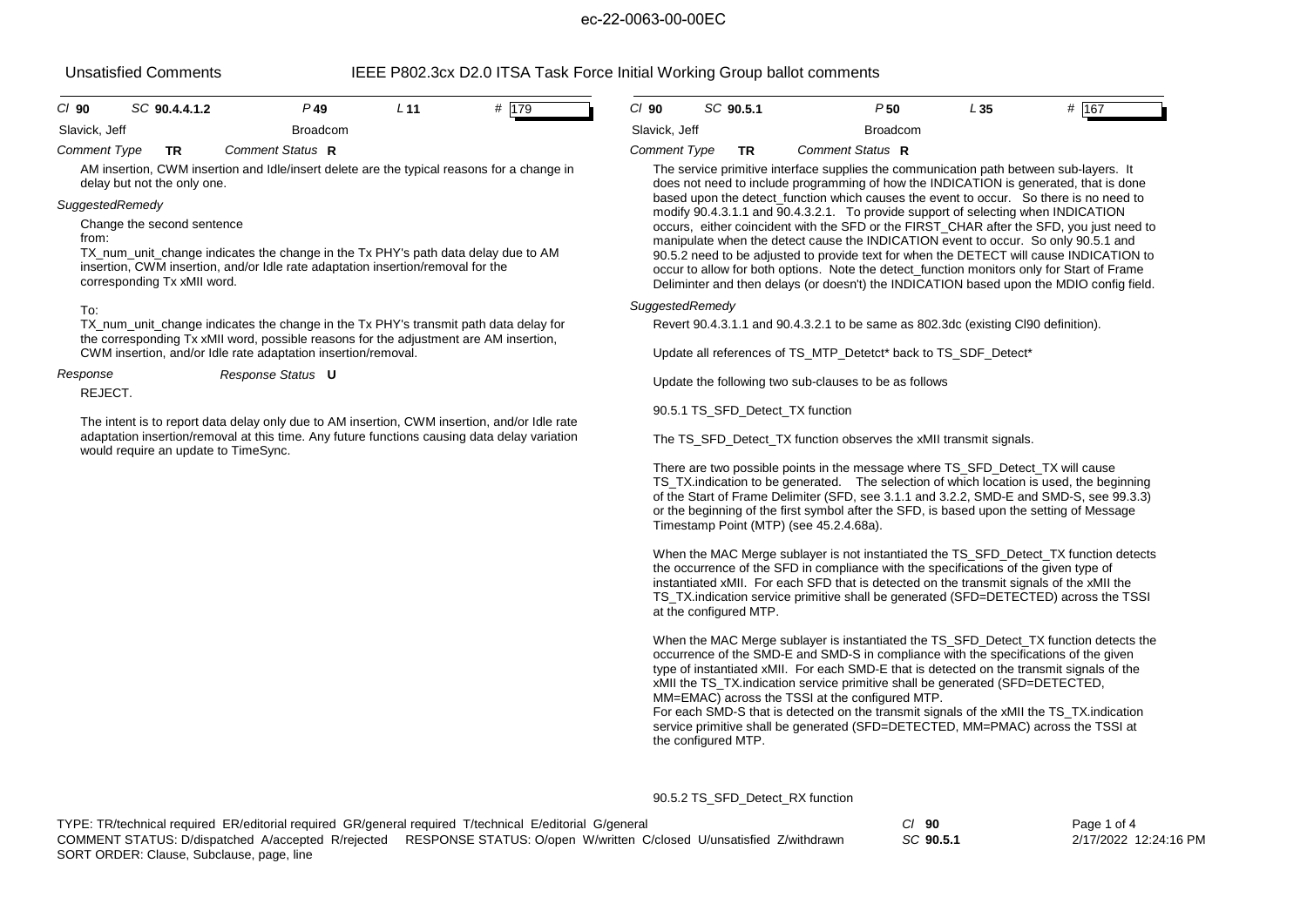# Unsatisfied Comments IEEE P802.3cx D2.0 ITSA Task Force Initial Working Group ballot comments

The TS\_SFD\_Detect\_RX function observes the xMII receive signals.

There are two possible points in the message where TS\_SFD\_Detect\_RX will cause TS\_RX.indication to be generated. The selection of which location is used, the beginning of the Start of Frame Delimiter (SFD, see 3.1.1 and 3.2.2, SMD-E and SMD-S, see 99.3.3) or the beginning of the first symbol after the SFD, is based upon the setting of Message Timestamp Point (MTP) (see 45.2.4.68a).

When the MAC Merge sublayer is not instantiated the TS\_SFD\_Detect\_RX function detects the occurrence of the SFD in compliance with the specifications of the given type of instantiated xMII. For each SFD that is detected on the receive signals of the xMII the TS\_RX.indication service primitive shall be generated (SFD=DETECTED) across the TSSI at the configured MTP.

When the MAC Merge sublayer is instantiated the TS\_SFD\_Detect\_RX function detects the occurrence of the SMD-E and SMD-S in compliance with the specifications of the given type of instantiated xMII. For each SMD-E that is detected on the receive signals of the xMII the TS\_RX.indication service primitive shall be generated (SFD=DETECTED, MM=EMAC) across the TSSI at the configured MTP.

For each SMD-S that is detected on the receive signals of the xMII the TS\_RX.indication service primitive shall be generated (SFD=DETECTED, MM=PMAC) across the TSSI at the configured MTP.

*Response Response Status* **U**

REJECT.

 It is true that the DETECT function in 90.5.1 and 90.5.2 will convey to the TX/RX.indication primitive when the MTP event occurs. However, the following is not true: "Note the detect function monitors only for Start of Frame Deliminter and then delays (or doesn't) the INDICATION based upon the MDIO config field". The gRS cannot do this adjustment from the SFD because the delay to the symbol-after-SFD isn't always a constant number. The DETECT function needs to detect the symbol after SFD.

 The validity of the Mac Merge parameter depends on the selected MTP. It is only valid if the beginning of the SFD is selected as the MTP. The only way to convey this is to include the MTPS parameter along with the MM parameter in the TX/RX.indication primitive.

No changes to the draft needed.

| $Cl$ 90       | SC 90.7 | P <sub>53</sub> | L 32 | # 170 |
|---------------|---------|-----------------|------|-------|
| Slavick, Jeff |         | Broadcom        |      |       |

## *Comment Type* **TR** *Comment Status* **R**

Why not provide a method to inform the remote end on which point you're timestamping?

## *SuggestedRemedy*

Add a method (via LLDP?) to pass the state of the Message TimeStamp Point (3.1813.13) to the far end so it can tell how if any compensation in time should be made to it's calculation of the delay.

*Response Status* **U** *Response*

REJECT.

This is a new feature and was not brought to the consideration at the TF review stage.

| $CI$ 90             | SC 90.7 | P 55             | L 21 | # 175 |
|---------------------|---------|------------------|------|-------|
| Slavick, Jeff       |         | <b>Broadcom</b>  |      |       |
| <b>Comment Type</b> | ΤR      | Comment Status R |      |       |

A PCS layer that is separted from the RS by an XS should be discouraged from doing any sort of rate compensation or shifting of the AM/CWM locations.

## *SuggestedRemedy*

Add another note talking about how a PCS seperated by an XS from the RS needs to not modify the AM/CWM locations or do any rate compensation to minimize any time accuracy error.

*Response Status* **U** *Response*

REJECT.

No specific text was proposed.

TYPE: TR/technical required ER/editorial required GR/general required T/technical E/editorial G/general *Cl* **90** SORT ORDER: Clause, Subclause, page, line COMMENT STATUS: D/dispatched A/accepted R/rejected RESPONSE STATUS: O/open W/written C/closed U/unsatisfied Z/withdrawn

*SC* **90.7**

Page 2 of 4 2/17/2022 12:24:16 PM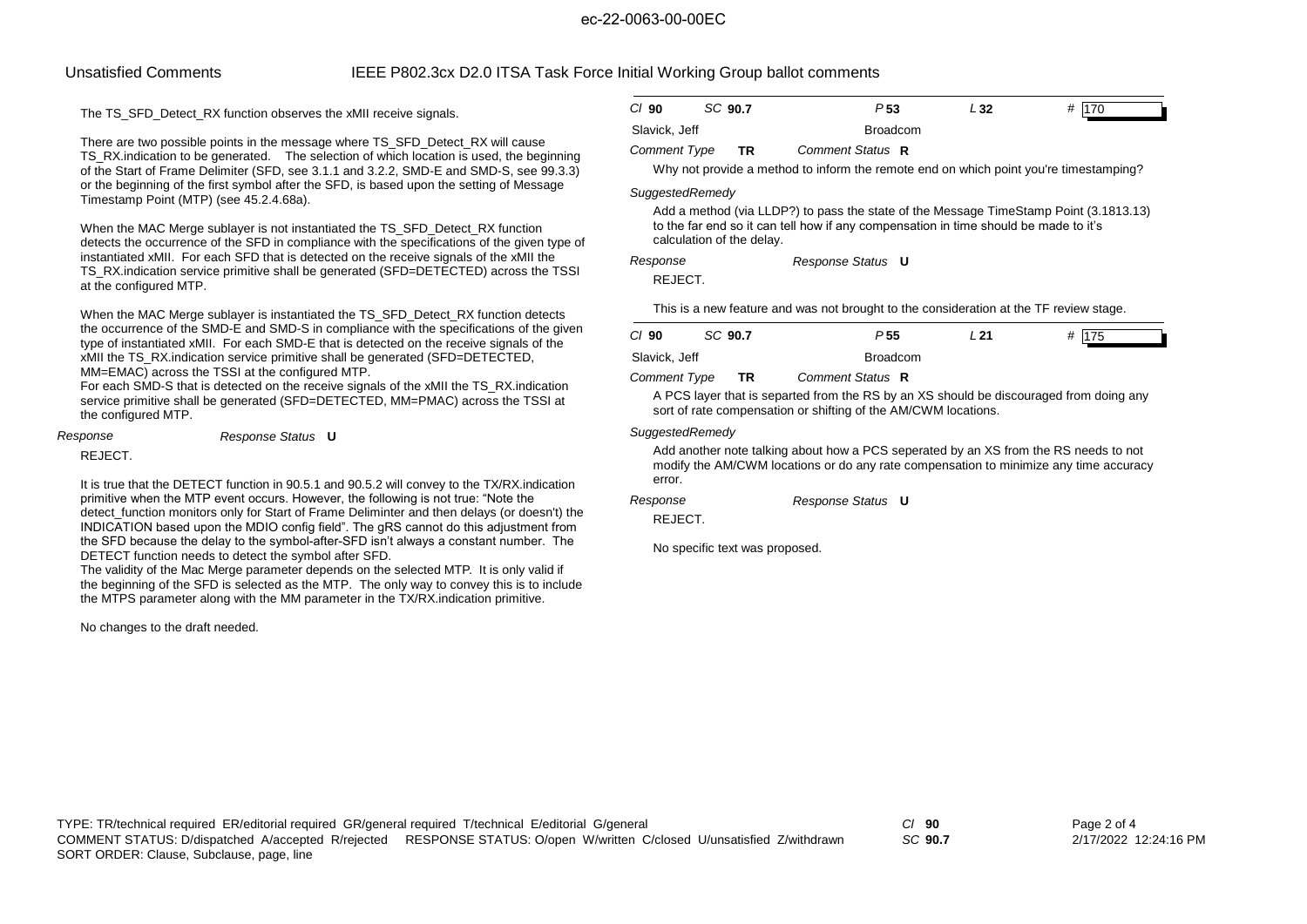# Unsatisfied Comments IEEE P802.3cx D2.0 ITSA Task Force Initial Working Group ballot comments

| C/90A               | SC 90A                                  | P62                                                                                                                                                                              | L 39 | # 235 |
|---------------------|-----------------------------------------|----------------------------------------------------------------------------------------------------------------------------------------------------------------------------------|------|-------|
| Ran, Adee           |                                         | Cisco                                                                                                                                                                            |      |       |
| <b>Comment Type</b> | <b>TR</b>                               | Comment Status A                                                                                                                                                                 |      |       |
|                     | sense for these rates.                  | Table footnote g applies to 1G, 2.5G, and 5G, which do not have any FEC function, and to<br>200G and 400G where the FEC is part of the PCS functions. The footnote does not make |      |       |
| SuggestedRemedy     |                                         |                                                                                                                                                                                  |      |       |
|                     | Clarify the footnote text or delete it. |                                                                                                                                                                                  |      |       |
| Response            | ACCEPT IN PRINCIPLE.                    | Response Status <b>U</b>                                                                                                                                                         |      |       |
|                     | See comment #144 for 1G FEC.            |                                                                                                                                                                                  |      |       |
|                     |                                         | In note "q", remove the statement "and not to the PCS function".                                                                                                                 |      |       |
|                     |                                         | 2.5G and 5G use LDPC(1723,2048) FEC. See subclause 126.1.3.1 of 802.3-2018.<br>200G and 400G FEC performs the lane distribution. There is no error in the notes or in the        |      |       |

No changes to draft needed.

table on this matter.

*SC* **90A**

Page 3 of 4 2/17/2022 12:24:17 PM